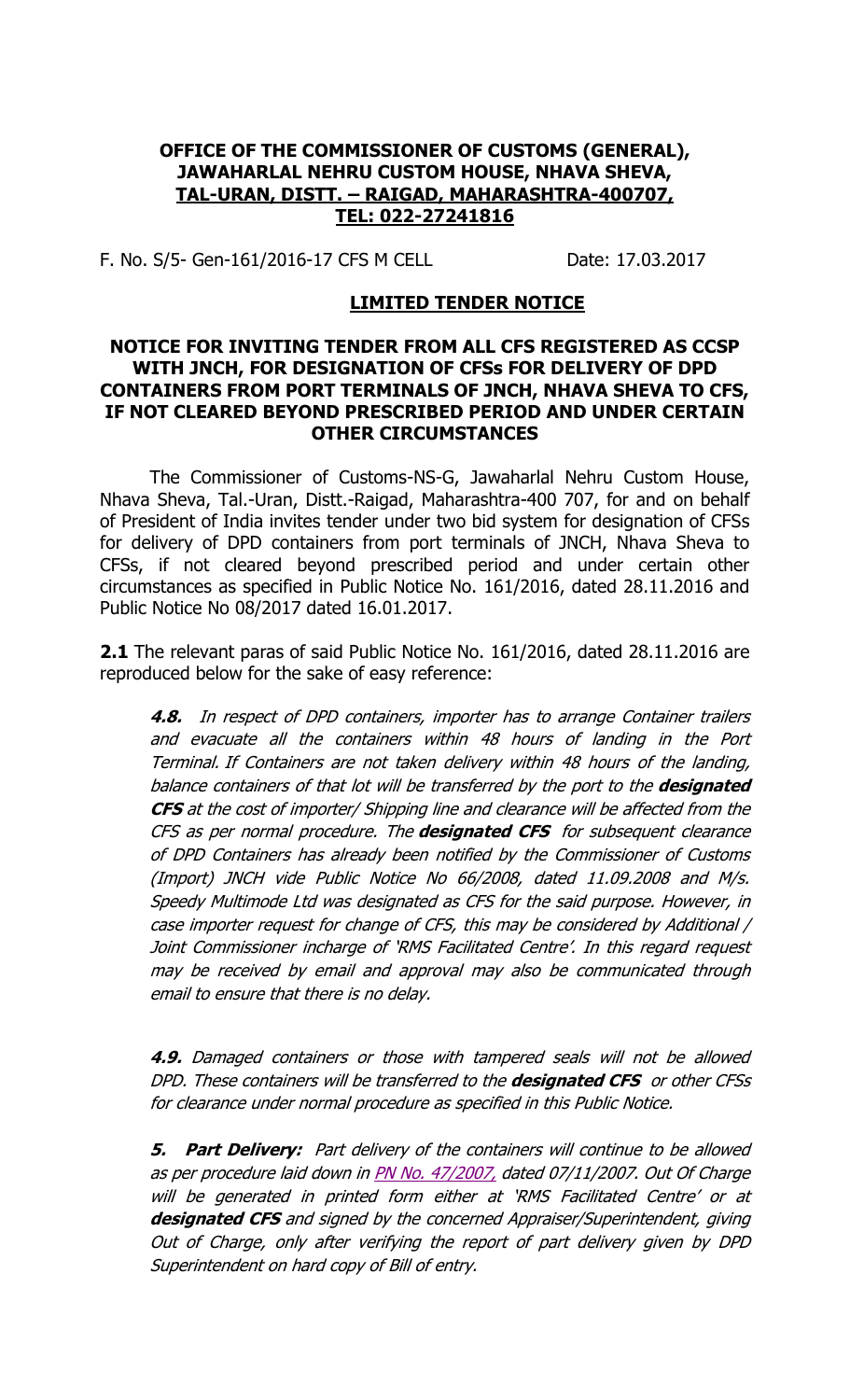**2.2** The relevant paras of said Public Notice No 08/2017 dated 16.01.2017 are reproduced below for the sake of easy reference:

### **7. Consignments not cleared within 48 hours from port terminal in respect of DPD Clients (RMS Facilitated);**

In case, such containers are not cleared by the DPD importers within 48 hours, as specified in the above mentioned Public Notices, the terminals should transfer the same to the designated CFS i.e. M/s Speedy Multimode unless otherwise directed by Customs.

**3.** The detailed terms and conditions are mentioned in **Annexure – "A"** attached to this tender notice. In case of any query, you may contact the Asstt. Commissioner of Customs, CFS Management Cell, Jawaharlal Nehru Custom House, Nhava-Sheva, Tel: 022-27242404 on any working day during office hours on or before 30.03.2017. The tender details can be downloaded from the official website of the Jawaharlal Nehru Custom House http://www.jawaharcustoms. gov.in/.

## **4. Tendering Process**:

- i. The tender is invited in two covers i.e. 1) Technical bid/Qualifying bid and 2) Financial bid.
- ii. The format of the "Technical Bid" is enclosed as **Annexure "B".** The format of the "Financial Bid" is enclosed as **Annexure "C".** The said formats are available on the official website of the Jawaharlal Nehru Custom House http:/[/jawaharcustoms.gov.in.](http://www.cbec.gov.in/)
- iii. The Tender form for technical bid and financial bid as prescribed in **Annexure "B"** and **Annexure "C"** respectively, duly completed in all respect shall be submitted on or before 30.03.2017(1200 hrs) in separate files addressed to the Asstt. Commissioner of Customs, CFS Management Cell, Jawaharlal Nehru Custom House, Nhava-Sheva, Tel: 022-27244959.
- iv. The Technical/Qualifying bid shall be opened by the "Tender Committee" on the scheduled date i.e. on  $31.03.2017$  at 15.00 hrs. at  $6<sup>th</sup>$  Floor, Conference Hall, JNCH.

### **Submission of bids**:

5. Bids have to be submitted before the schedule date & time. Bidders should submit the Technical as well as Financial Bids. Copies of all relevant documents should be attached with the bid. Bids submitted after due date shall not be accepted in this tender.

### **Earnest Money Deposit:**

6. Earnest Money Deposit (EMD) in the form of demand draft/Pay Order of requisite amount of Nationalized Bank in favor of "RBI A/c Commissioner of Customs (G), JNCH, Nhava Sheva" in original should reach this office along with bid documents in sealed envelope super scribed on the envelopes "**Tender For Designation of CFSs for Delivery of DPD containers**" addressed to the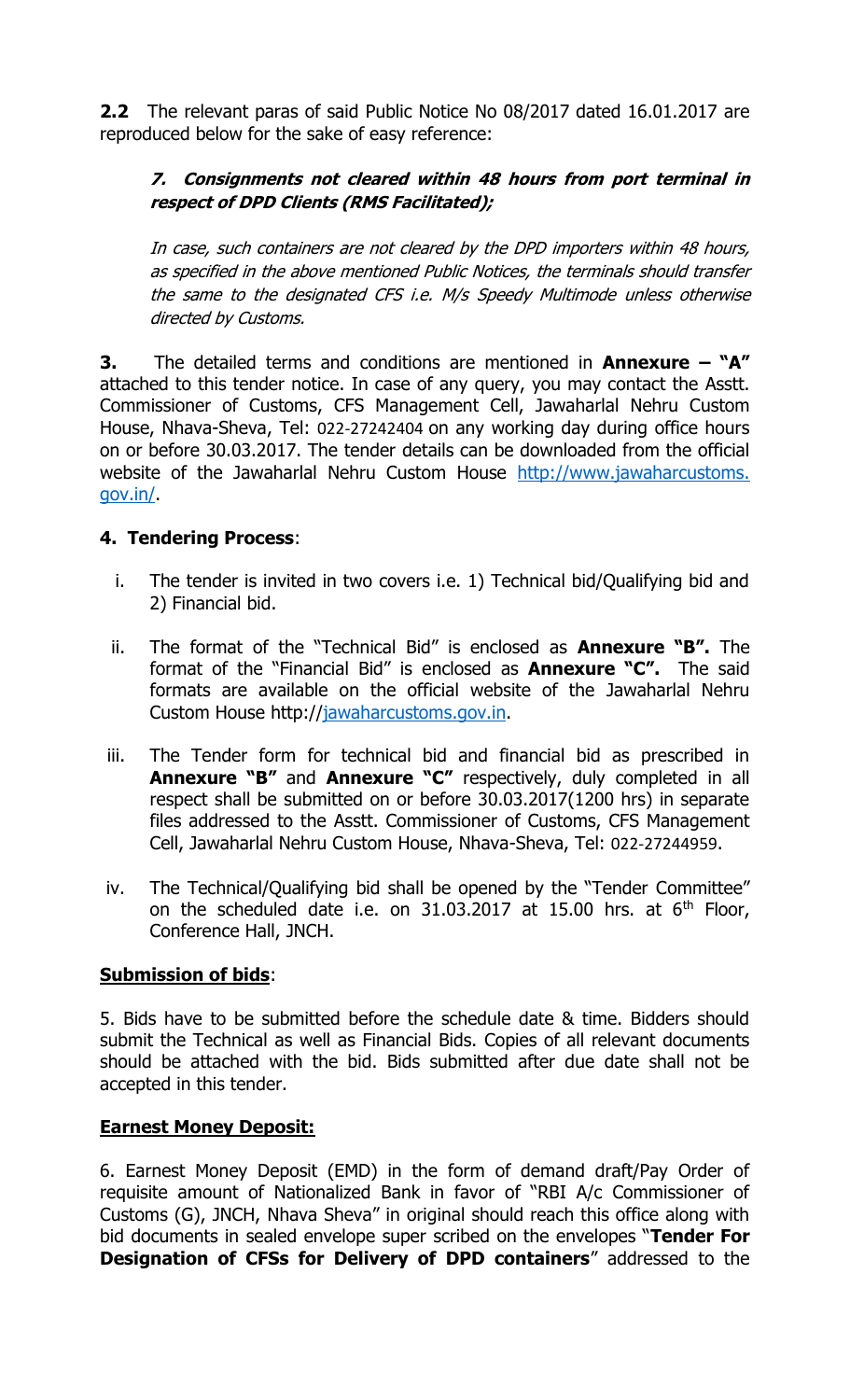Asstt. Commissioner of Customs, CFS Management Cell, JNCH, Nhava Sheva prior to the end date of the submission of the tender.

7. The parties who wish to be present at the time of opening of Tender, may represent themselves or authorize their representatives with an authority letter. The financial bids of only those bidders shall be opened whose technical bids are qualified.

8. Since such containers may also contain hazardous goods, therefore, if the a CFS selected for handling such containers is not authorised to handle hazardous goods, then one more CFS will also be designated, who is authorised to handle hazardous goods to handle cargo containing hazardous goods.

9. The Commissioner of Customs, NS-G, Jawaharlal Nehru Custom House, Nhava Sheva reserves the right to accept or reject any or all tenders without assigning any reasons thereof. In case of any dispute of any kind and in any respect whatsoever, the decision of the Commissioner of Customs, NS-G, Jawaharlal Nehru Custom House, Nhava Sheva shall be final and binding.

Sd/-

 **(O.P.MEENA)** Asstt. Commissioner of Customs CFS Management Cell, JNCH

**Encl.:** Annex.-A, B & C. **Copy To:**

- 1. Notice Board JNCH for wide publicity.
- 2. Superintendent, EDI, JNCH with a request to upload the tender details on the website [www.jawaharcustoms.gov.in](http://www.jawaharcustoms.gov.in/)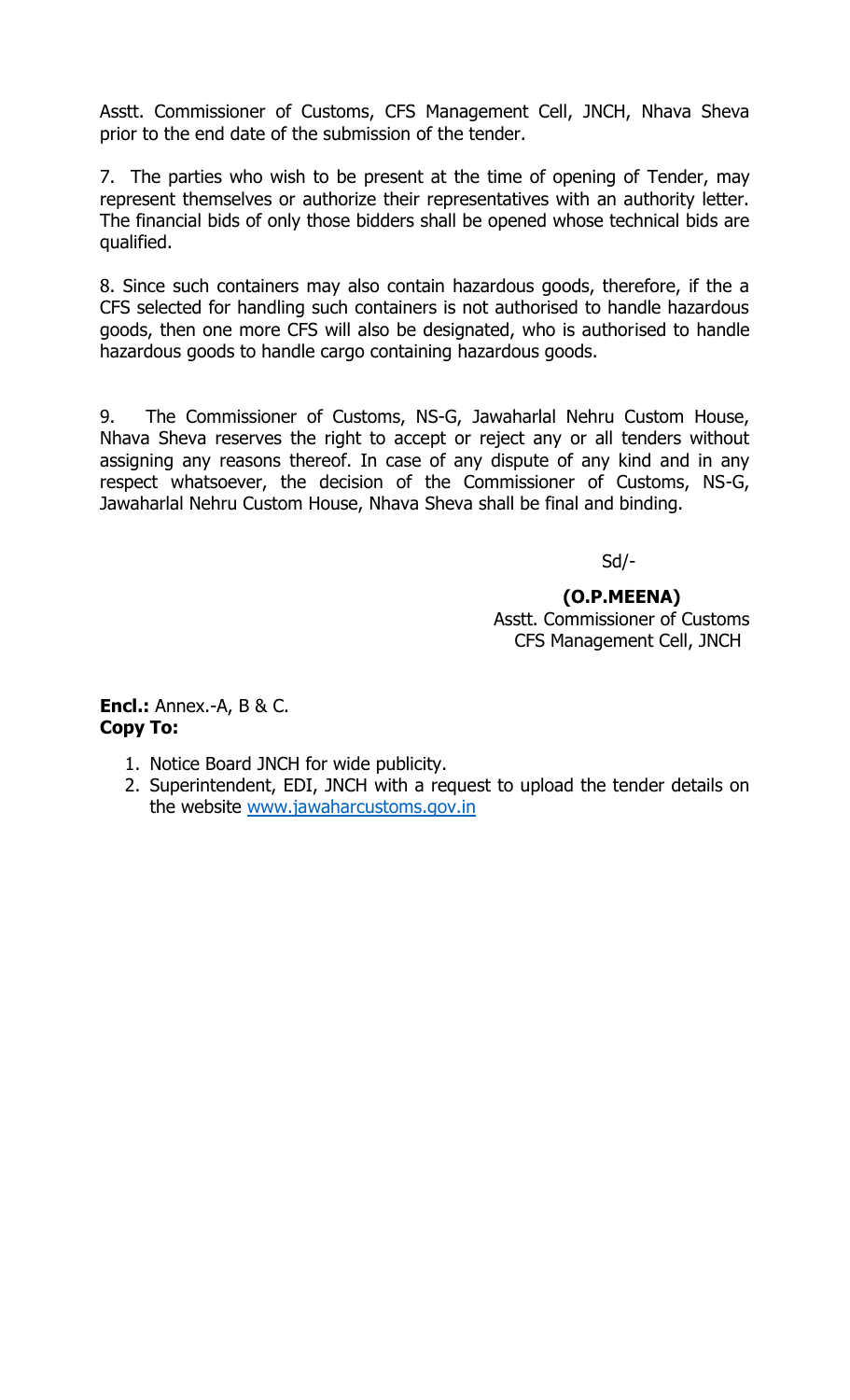# **ANNEXURE – "A"**

# **TERMS AND CONDITIONS [ELIGIBILITY CRITERIA]:**

- 1. The bidder should be approved as a "Container Freight Station" and approved as "Customs Cargo Service Provider" by J.N.Custom House under 'Handling of Cargo in Customs Area Regulations, 2009'.
- 2. The bidder should be having adequate experience preferably of atleast One (01) years in the field of handling of cargo and has been registered as a Container Freight station with the JNCH Customs authorities.
- 3. The CFS must be having adequate infrastructure, equipment and adequate manpower for loading, unloading, stacking, handling, stuffing and de-stuffing of containers, storage, dispatch and delivery of containers and cargo etc.
- 4. The tender shall be enclosed by EMD of Rs.50,000/- only of a nationalized bank in the form of demand draft/pay order drawn in favour of 'RBI A/c Commissioner of Customs (G), Nhava Sheva'. Tender without EMD will not be processed further. The EMD of successful bidder will be converted into Security Deposit. EMD of unsuccessful bidders will be returned as early as possible.
- 5. The CFS should have the adequate logistic facility to pick up the containers from the Port Terminal and drop at CFS.
- 6. The CFS should have the adequate logistic infrastructure to pick up atleast 90 % the containers from the Port Terminal within 24 hours of expiry of "said period of 48 hours" and balance containers, if any should also be evacuated within next 24 hours.
- 7. In case of financial bids being equal among successful bidders, distance of CFS from Port Terminal would be relevant factor. This means that that if the financial bid of more than one CFS is the same/equal, then the bid of that CFS which is closest to the Port would be considered. This is being done taking into account the shortest dwell time taken for the container to reach the CFS from the Port and subsequent delivery to the Importer and thereby enhancing the 'Ease of Doing Business.'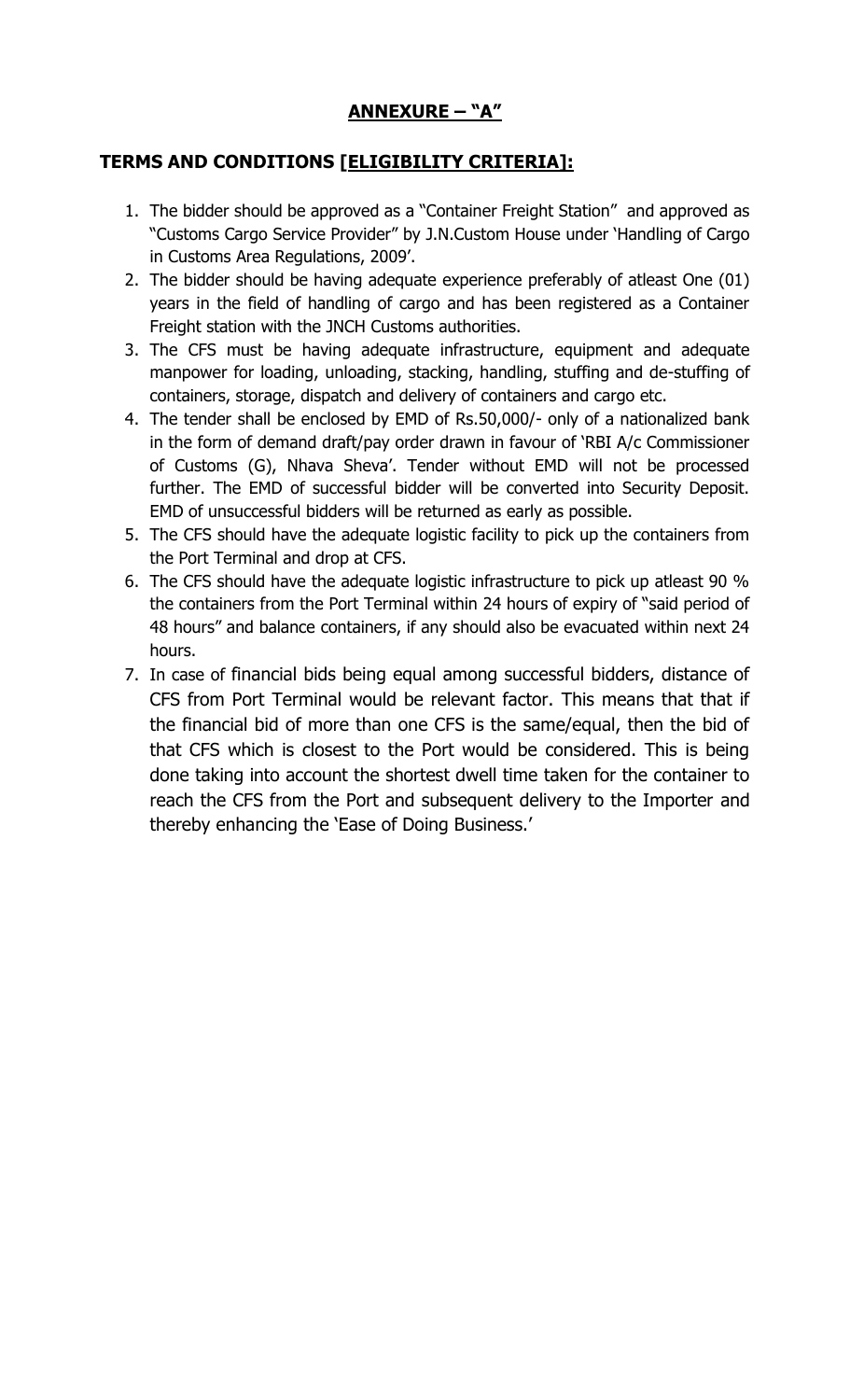# **ANNEXURE "B"**

# **TECHNICAL BID**

# **BASIC DETAILS:**

- 1. Name, address & telephone number of the CFS:
- 2. Name and address of the Proprietor / Partners / Directors:
	- a. Distance of CFS from Four Terminals i.e. JNPCT, GTI, NSICT & NSIGT separately.
- 3. Operational Area of CFS
	- a. Volume of Export cargo (in TEUs) & Import cargo handled in year 2015-16 & April 2016 to February 2017.
- 4. No of Trailers owned & hired.
- 5. Nos of Import Containers evacuated from each of above four Terminals i.e. JNPCT, GTI, NSICT & NSIGT within 24 hours of landing in the Terminals (separately for each terminal). (Start time: Landing of container in the Terminal, End time: Entry time in CFS) in 2015-16.
- 6. Whether authorized to handle hazardous cargo? (validity period to be mentioned)
- 7. Annual turnover of previous three financial year details : (Along with copy of profit & loss a/c, balance- sheet, and Income tax return for last three years should be attached)

# **QUALIFYING CRITERIA**

- 1. Average monthly volume of TEUs handled in 2016-17 (Import & Export): 1000 TEUs
- 2. Minimum number of Trailers (owned/ hired) for DPD Containers : 50

## **ADDITIONAL INFORMATION:**

| 1. We own sufficient space for cargo handling                            | :YES/NO |
|--------------------------------------------------------------------------|---------|
| 2. We own sufficient lorries for movement of containers                  | :YES/NO |
| 3. We have valid Service Tax registration                                | :YES/NO |
| 4. We have attached copy of Service Tax registration certificate: YES/NO |         |
| 5. We have valid PAN                                                     | :YES/NO |
| 6. We have attached copy of PAN                                          | :YES/NO |
|                                                                          |         |